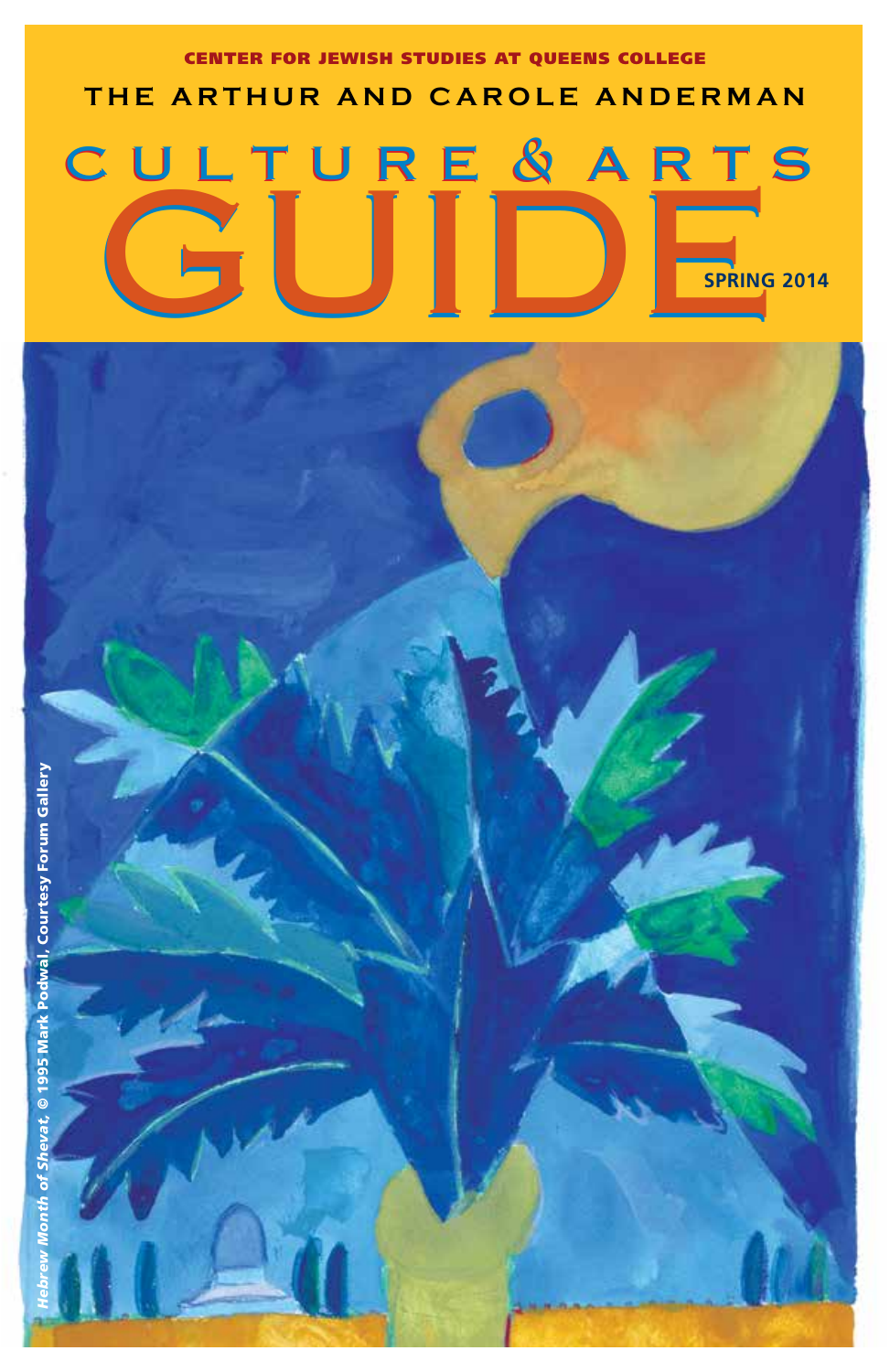# Music and Theater

### **Goldstein Theatre**

See parking information for Rosenthal 230 on page 10.

*Co-sponsored with the Center for Ethnic, Racial & Religious Understanding (CERRU) and the Department of Drama, Theatre & Dance*



Please visit www.cerru.org

### **Special Event** Reliving History: A Staged Reading of *Freedom High*

Sunday, February 23, 2014, 2 pm Monday, February 24, 2014, 10 am Goldstein Theatre

Free and open to the public

*"How can we keep belief in social change alive in terrible, skeptical times?"* is the core question addressed in *Freedom High,* a play by Adam Kraar, first presented at Queens College in 2007. Since that time, the playwright and QC Drama Professor and Director Susan Einhorn have worked

together and revisited the original play to premiere as a staged reading with music at Queens College.

In June 1964, in Neshoba County, Mississippi, three civil rights workers— James Chaney, Michael Schwerner, and Andrew Goodman, a student at Queens College—were brutally murdered. The story of 50 years ago focuses on a week when black civil rights veterans trained hundreds of white volunteers to register black voters in Mississippi. Jessica Kuplevsky, a white woman who signs up for the training, has no idea what dangers lie ahead. Through her eyes, the play tracks a variety of characters—volunteers



from all over America, including civil rights workers, ministers, and racists from Mississippi. With the news of the deaths of Chaney, Schwerner, and Goodman, Jessica faces a terrifying test of faith.

In celebration of Black History Month, it is entirely fitting that we mark the 50th anniversary of these tragic events and commemorate the valiant effort of the QC students who participated in Freedom Summer. This play is intended to raise audiences' awareness of the destructive barriers that people construct between races and ways that people may overcome those barriers. The multiracial cast will be composed of students alongside professional actors in an experiential learning opportunity for all, including the audience.

This program has been made possible by the Ruth and Sidney Schindler Memorial Lecture, endowed by the Schindler and Stolar Families; Lillian Taynor and Family; and Arthur and Carole Anderman.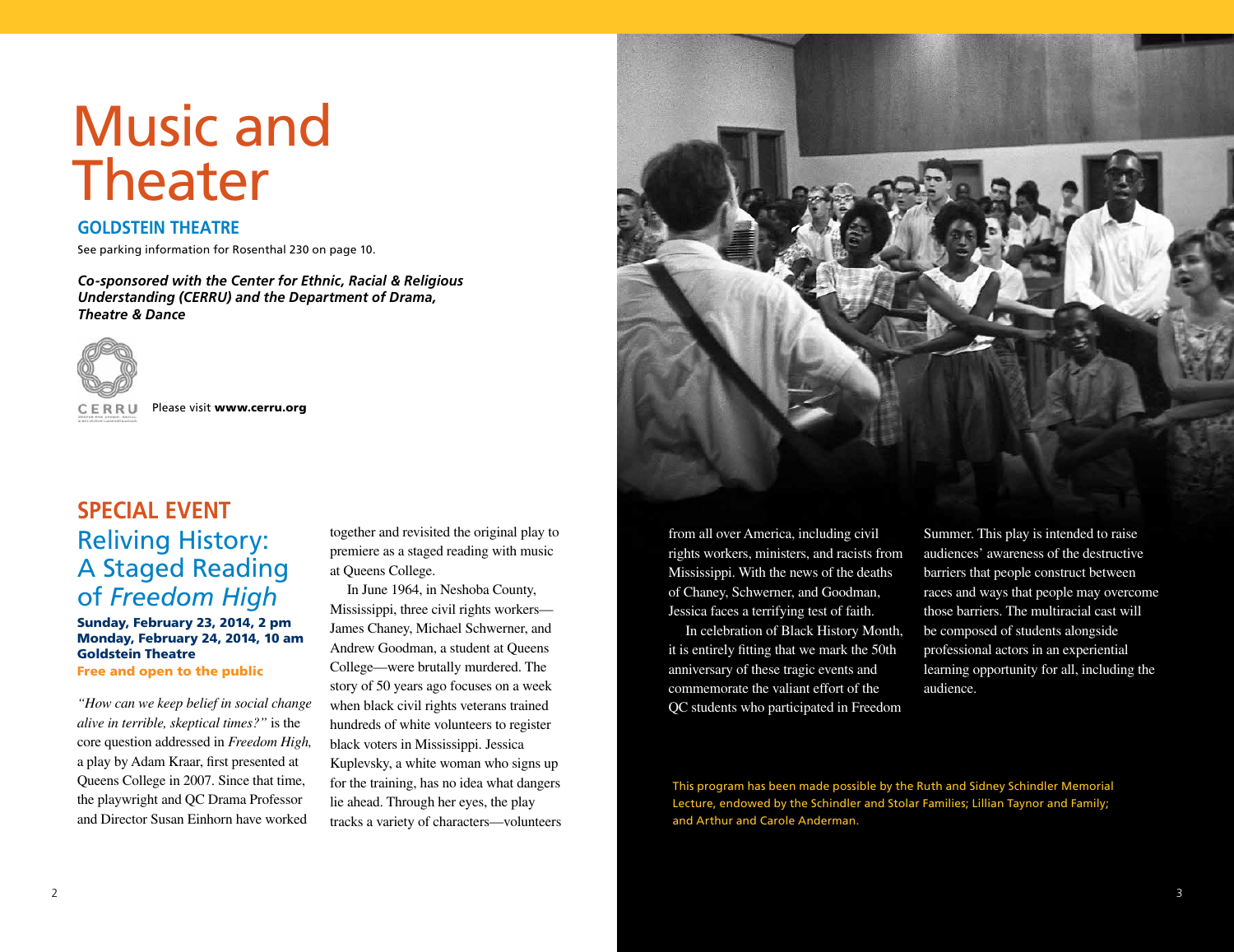## Cinema on Sunday **film/dialogue series**

### **Rosenthal library, room 230**

See parking information for Rosenthal 230 on page 10.

### *Time of Favor*

Hebrew with English subtitles Directed by Joseph Cedar

Sunday, March 9, 2014, 2 pm Rosenthal Library 230 Free and open to the public

### *Co-sponsored with the Center for Ethnic, Racial, and Religious Understanding (CERRU)*

Directed by orthodox Jewish Israeli writer Joseph Cedar, *Time of Favor*  tells the story of Menachem, a deeply religious young man who creates his own elite Orthodox military unit with the help of his charismatic rabbi, and is caught in a love triangle with the rabbi's daughter Michal and his own friend Pini. The situation becomes more complicated when Menachem is implicated in a plot to blow up the dome of the Rock in Jerusalem. Set in the rolling hills of the West Bank, the romantic drama emphasizes the virtues of devout faith while also revealing the dangers of religious and political fanaticism.



Discussant: Queens College Professor Mark Rosenblum, **award-winning Middle East historian, is the Director of the Center for Jewish Studies, the Center for Ethnic, Racial & Religious Understanding,** 

**and the Michael Harrington Center for Democratic Values. He has met with all major players in the Middle East, including the past six presidents of the U.S. and President Obama. He also serves as director of the Ibrahim Queens College Student Scholar Leadership and Dialogue Middle East Program, which includes Saudi Arabia and Israel as bookends to an immersion in Middle East culture and society.** 

# Jewish Lecture Series

### **Rosenthal library, room 230**

See parking information for Rosenthal 230 on page 10.

Religious Leadership and Social Justice: Reverend Martin Luther King and Rabbi Abraham Joshua Heschel

### Peter Geffen

Tuesday, March 25, 2014, 7:15 pm Rosenthal Library 230 Free and open to the public

*Co-sponsored with the Center for Ethnic, Racial, and Religious Understanding (CERRU)*



A leader in Jewish education and social justice, Peter Geffen is the recipient of the Covenant Award, the highest

recognition in the field of Jewish education. He is the founder

of the prestigious Abraham Joshua Heschel School in New York, and Kivunim, the Institute of Experiential Learning for Israel and World Jewish Communi-

ties. Kivunim is the premier Israel-based gap-year program that builds world consciousness as a context for strengthening Jewish identity in a multicultural world through a year-long program traveling to up to 12 countries from Morocco to India, studying the origins and integration of Jewish life and culture throughout the world. Peter served as Director of Israel Experience Programs for North America for the Charles Bronfman Foundation and as Executive Director of the Center for Jewish History. His background also incorporates involvement in many of the critical issues of social justice of the past 50 years, most notably serving as a civil rights worker in Dr. Martin Luther King Jr.'s Southern Christian Leadership Conference during the 1960s.

Peter Geffen received a BA from Queens College (where he had the privilege of studying with Schweitzer Chair Professor Cecil Roth in the last years of his illustrious life), and an MA in Religious Education from NYU with a focus on educational philosophy. He received a certificate in Psychotherapy and Counseling from the Alfred Adler Institute.

His lecture will include a personal perspective, illustrated by a slide presentation.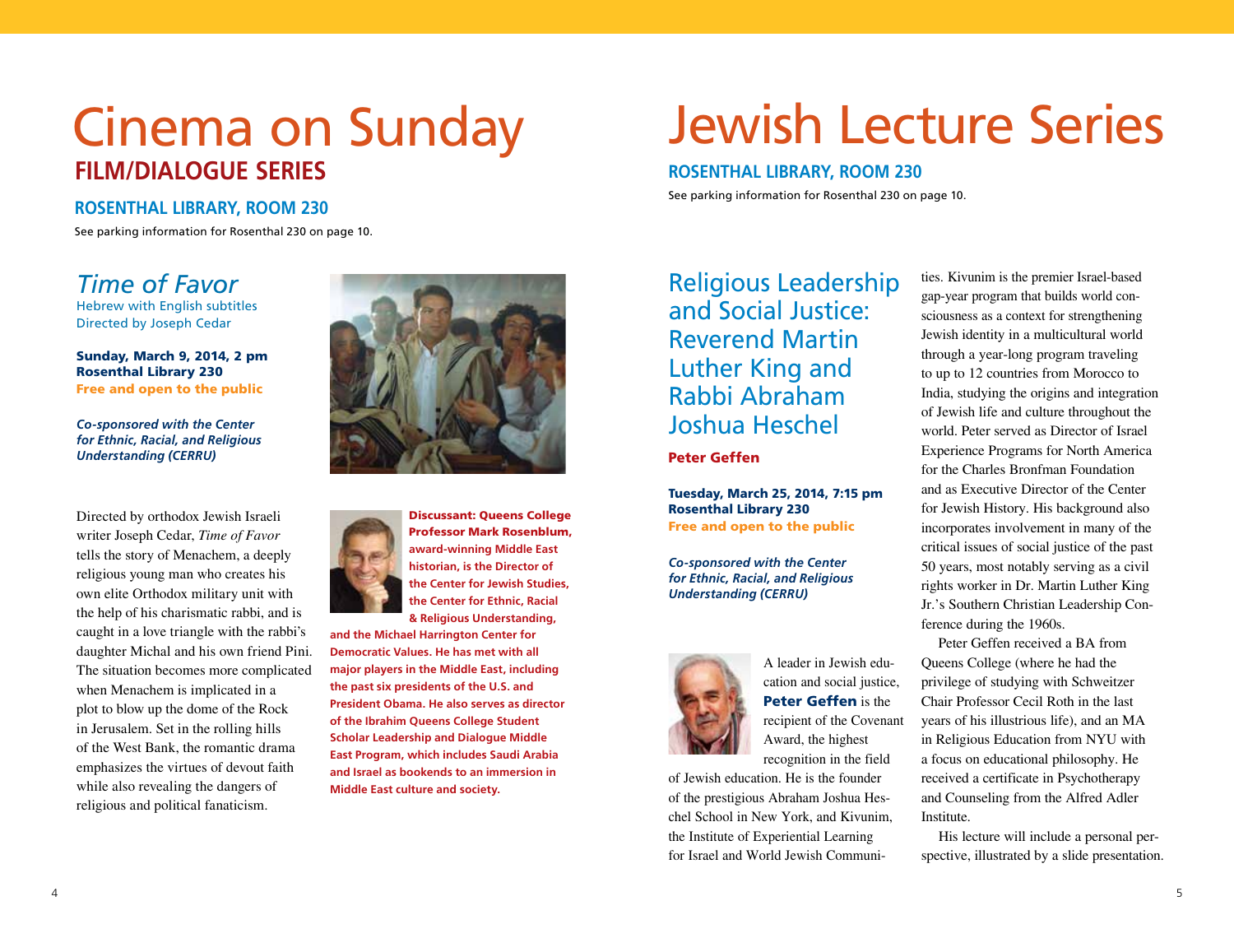### *Fluid Boundaries: Blacks, Jews, and "Civil Rights"*

### Hilit Surowitz-Israel

Wednesday, April 2, 2014, 7:30 pm Rosenthal Library 230 Free and open to the public



Hilit Surowitz-

Israel earned her PhD from the University of Florida's Religion Department in 2012. Her dissertation, "*May* 

*God Enlarge Japheth*: Portuguese Jews in the Early Modern Atlantic World," explores the role of diaspora identity and the complicated intersection of race, religion, and nation for Portuguese Jews in the early modern Atlantic world. She is currently co-editing *Jews in the Americas, 1620-1826* (Pickering & Chatto) with Laura Leibman and Michael Hoberman. Her research interests include religion in the Americas, Jewish communities of the Atlantic world, diaspora theory, and Atlantic history. She is an instructor in the Jewish Studies and Religion Departments at Rutgers, the State University of New Jersey.

Her lecture will focus on the porous boundaries between Blacks and Jews in the Americas during the Colonial period. Arriving in the Americas under radically different circumstances, these two communities challenged ideas of race,

ethnicity, and belonging. Despite their differences, the two groups remained entangled throughout the Colonial and post-Colonial periods as they each challenged normative assumptions about citizenship and political hegemony. The complex history between Blacks and Jews creates a richer dialogue about Black and Jewish relations, in many ways culminating with the civil rights movement as Jews were both acting as Whites and also deeply considering questions of race and difference.

### *Polish and German Anti-Semitism as Seen through the Eyes of Soviet Jews* Elissa Bemporad

Wednesday, April 30, 2014, 7:30 pm Rosenthal Library 230 Free and open to the public

#### Elissa Bemporad



is an assistant professor of history and Queens College's Jerry and William Ungar Professor in Eastern European Jewish

History and the Holocaust. She received her undergraduate degree in Slavic Studies from Bologna University, an MA in Modern Jewish Studies from the Graduate School of the Jewish Theological Seminary of America, and a PhD from

the Department of History at Stanford University. She has taught at Stanford University, Hunter College, and the New School prior to her appointment at Queens College.

She is the author of *Becoming Soviet Jews: The Bolshevik Experiment in Minsk, 1917–1939* (Indiana University Press, 2013), which most recently won the prestigious National Jewish Book Award for 2013 for writing based on Archival Material (JDC – Herbert Katzki Award). The book had also won the Fraenkel Prize in Comtemporary History for outstanding work in 20th-century history. She is currently working on her new book, tentatively entitled "The Blood Libel in Modern Eastern Europe: A Social History," exploring the ritual murder accusation within the context of the social, economic, and gender relations between the Jews and their neighbors in the Soviet Union and Poland in the 20th century. A recipient of numerous additional awards, Dr. Bemporad recently received the Feliks Gross Endowment Award from the City University of New York, given annually to two recipients who show promise of making a worthwhile contribution to their field, the university, and academia. She lectures in both the United States and abroad.

In this lecture, Dr. Bemporad will analyze the reports on the legal discrimination and persecution endured by the Jews of Poland and Nazi Germany that appeared in the Soviet press from 1936 to 1939. The knowledge of what was

happening to Jews in Poland and Nazi Germany in the late 1930s, combined with the absence of "official" anti-Semitism in the Soviet Union, sustained Jewish self-confidence and built up the selfperception that Soviet Jews embodied the true vanguard of world Jewry. The sense of Jewish commonality and fellow feeling that had distinguished life before the Bolshevik Revolution emerged once again. As Jews looked toward the West with growing concern, they experienced the forgotten sense of belonging to world Jewry as a whole.

This program is endowed by Marvin and Celina Zborowski.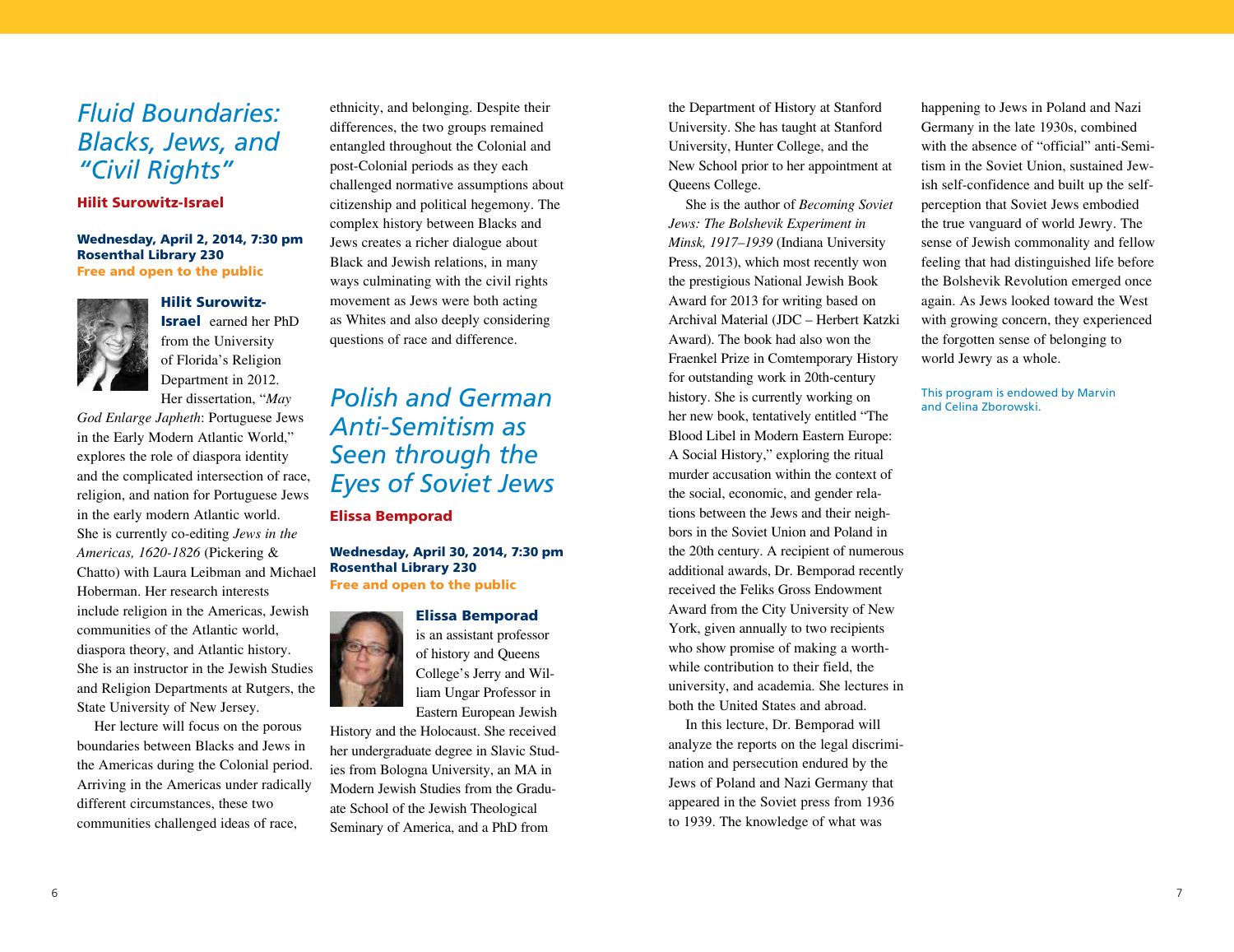## Middle East Forum **discussion series**

*Co-sponsored with the Center for Ethnic, Racial, and Religious Understanding (CERRU)* 

**Rosenthal library, room 230**

### Guide to the Iconic Israel:

A riveting evening with Israeli Scholar and Guide Avi Ben-Hur.

Tuesday, March 4, 2014, 7:15 pm Rosenthal Library 230 Free and open to the public



Avi Ben-Hur is the Director of Education and Scholar in Residence of "Classrooms Without Borders," an organization

"connecting teachers and learners through experiential education and international travel." Working with teachers, Avi creates and implements experiential travel seminars in Israel, Poland, and Berlin. He also trains Israeli tour guides, including Palestinians from East Jerusalem, and has participated in rewriting the curriculum of the National Guiding courses for the Israeli Ministry of Tourism. Currently he is a faculty member of the University of Haifa's Tourism School, and is an examiner for the Israeli Ministry of Tourism. Prior to these positions he was the Director of the Archaeological Seminars School for Israeli Tour Guides. His specialties include Land of Israel Studies,

the history of Jerusalem, and the Arab-Israeli Conflict. A Brooklyn native, Avi Ben-Hur made Aliyah in 1983 and since then resides in Jerusalem.

Avi will take us on an exploration of Israel's iconic sites and discuss the dilemmas of training Israeli Guides to cope with different audiences, varied backgrounds, and perspectives regarding these historical sites.

### Kerry-ed Away in the "Muddle" East? Ghaith al-Omari in Conversation

with Mark Rosenblum

### Tuesday, March 11, 2014, 7:15 pm Rosenthal Library 230

Free and open to the public

Is the surge of US diplomacy on the Israeli–Palestinian negotiations, the Syrian crisis, and the Iranian front poised



to make a difference or a diversion for failures in the Middle East? **Ghaith** al-Omari is Executive Director of the American Task Force on Palestine

(ATFP). Previously he served in various positions within the Palestinian Authority, including Director of the International

Relations Department in the Office of the Palestinian President, and advisor to former Prime Minister Mahmoud Abbas. He participated in various negotiating rounds, most notably the Camp David summit and the Taba talks, and was the lead Palestinian drafter of the Geneva Initiative, an unofficial model peace agreement negotiated between leading Palestinian and Israeli public figures. Mr. al-Omari is a lawyer by training and a graduate of Georgetown and Oxford universities. Prior to his involvement in the Middle East peace process, he taught international law in Jordan and was active in human rights advocacy.



 Queens College Professor Mark Rosenblum, awardwinning Middle East historian, is director

of the Center for Jewish Studies, the Center for Ethnic, Racial & Religious Understanding, the Michael Harrington Center for Democratic Values & Social Change, and the newly created Ibrahim Queens College Student Scholar Leadership and Dialogue Middle East Program. He has been involved in track-two Middle East diplomacy for more than 30 years, and has met with all of the major players in the region, including the past six presidents of the U.S. and President Obama. His most recent academic article is "The Quest for Impact: Lessons Learned from the American Jewish Peace Camp," in *Israel and the United States: Six Decades of US-Israeli Relations,* ed. Robert O. Friedman, Westview Press, 2012.

#### **EXECUTIVE BOARD** Ernest Schwarcz, Founder\* Rabbi Israel Mowshowitz, Chair Emeritus\* Herbert Berman, Esq., Chair Emeritus\* William Ungar, Executive Vice President\* Arthur Anderman, Esq., Chair Emeritus Bernard Spear, Chair Pearl Halegua, Vice Chair Gary Sazer, Vice Chair Simon Gold, Esq., Honorary Vice Chair Elsi Levy, Honorary Vice President for Cultural Affairs **GENERAL BOARD** Daniel Andron\* Elayne P. Bernstein-Schwartz\* Melvin Dubin Barbara Finger, Esq. Nathan Halegua Jerry Kirschbaum Marilyn Kirschbaum Dr. Sheldon Landesman Leon Levy\* Amy Magid Marc Magid Leon Miller Sandi Povman Judith Rosen, PhD Marcia Schorr Dr. Arden Smith Laurie Spear David Werber Martin Werber Jeffrey S. Wiesenfeld Marvin Zborowski **STAFF** Pat Tortorici Rita Shliselberg **Professor Mark Rosenblum Director Center for Jewish Studies** \*deceased **Dr. Diane Spielmann Assistant Director Center for Jewish Studies Professor Evan Zimroth Associate Director of the Jewish Studies Program**

Center for Jewish Studies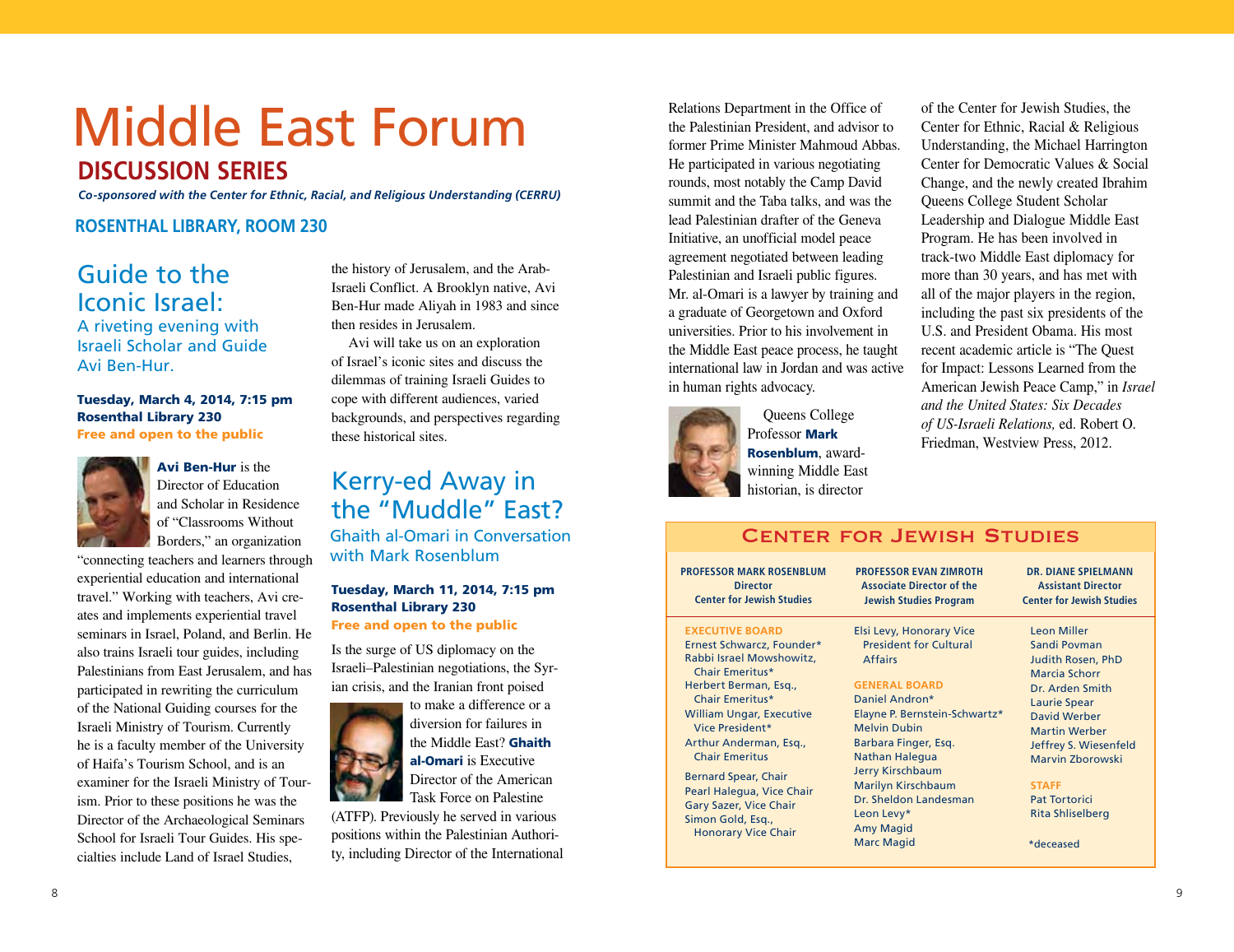### **Getting to Queens College**

Free parking available on campus for events in LeFrak Concert Hall, **Goldstein Theatre, or Rosenthal Library, Room 230 PS/IS Softball <sup>499</sup> Field Tennis Courts**



### By car

### **From Long Island and Points East**

Take the Long Island Expressway to Exit 23 (Main Street). Make a left at the light and an immediate left at the next traffic light (Horace Harding Expressway/LIE service road eastbound). Continue on the service road to Reeves Ave. and turn right.

#### **From Manhattan and Points West**

Take the Long Island Expressway to Exit 24 (Kissena Boulevard) and make the first right turn onto Reeves Ave.

#### **Parking for Rosenthal Library, Room 230: Lot 14 or 5**

After turning right onto Reeves Ave., go to Gate 3 to enter the campus. Park in Lot 14 (see area on map above Rosenthal Library) or Lot 5 (beneath Lot 14). Then walk across to the Library. Follow the arrows on the map to the side of the building, and enter the

doorway with the handicap sign. Entrance to Room 230 is on the left.

#### **Parking for LeFrak Concert Hall or Goldstein Theatre: Lot 15**

After turning right onto Reeves Ave.,make another right onto 61st Road to Lot #15. Goldstein Theatre patrons should walk to the corner of the LIE and Kissena Boulevard and turn right for the entrance to Goldstein.

#### **Elevator Access for LeFrak Concert Hall**

(no hills or steps to climb): Cross Reeves Ave. and walk through the opening in the big iron fence to the rear entrance of the LeFrak Concert Hall building (see map above). The pathway through the opening in the fence leads directly into the building. Proceed down the entrance hallway until you see the elevator on your left. An attendant will take you up in the elevator to the Concert Hall level.

## Nine Good Reasons

Why Your Contribution to The Center For Jewish Studies at Queens College Is a Wise Investment:

- **n** An Award-Winning Public Education **Program** that has been singled out by the U.S. Department of Education for a grant to create a new Center For Ethnic, Racial & Religious Understanding.
- A Distinguished and Growing Faculty, six of whom have won the college's coveted Presidential Award for Excellence in Teaching.
- Creative Curriculum That Has Won **National Acclaim** and has been featured in the *Chronicle of Higher Education, New York Times, New York Jewish Week,* National Public Radio*,* CBS-TV national news, and a host of other electronic and print media.
- A Dynamic and Expanding Culture & **Arts Program** that includes world-class scholars and educators, renowned diplomats and political analysts, virtuoso musicians and singers, and compelling cinema.
- Our Diverse and Talented Students. who speak dozens of languages and represent a multitude of different ethnic, racial, and religious groups, all studying Jewish topics across more than a dozen academic disciplines.

### **The Oueens College Journal of Jewish Studies**



**Volume XV** 

- The Only Jewish Studies Journal in **the Nation That Is Totally Student-Produced:** The *Journal*'s motto, drawn from Pirkei Avot (4:1), is an invitation to join us: "Who is Wise? One who learns from everyone."
- **n** Breakthrough Courses in Bukharian **History and Culture** that have been heralded as some of the first such courses offered in the nation.
- **Asking Difficult Questions and Providing Balanced Answers** to the most pressing issues facing the Jewish people today.
- **New Community Initiative dramatically** expands our outreach program off campus which includes compelling interfaith dialogues and discussions, powerful film series and performances.

**www.qc.cuny.edu/centerforjewishstudies** | **718-997-5730/4530**